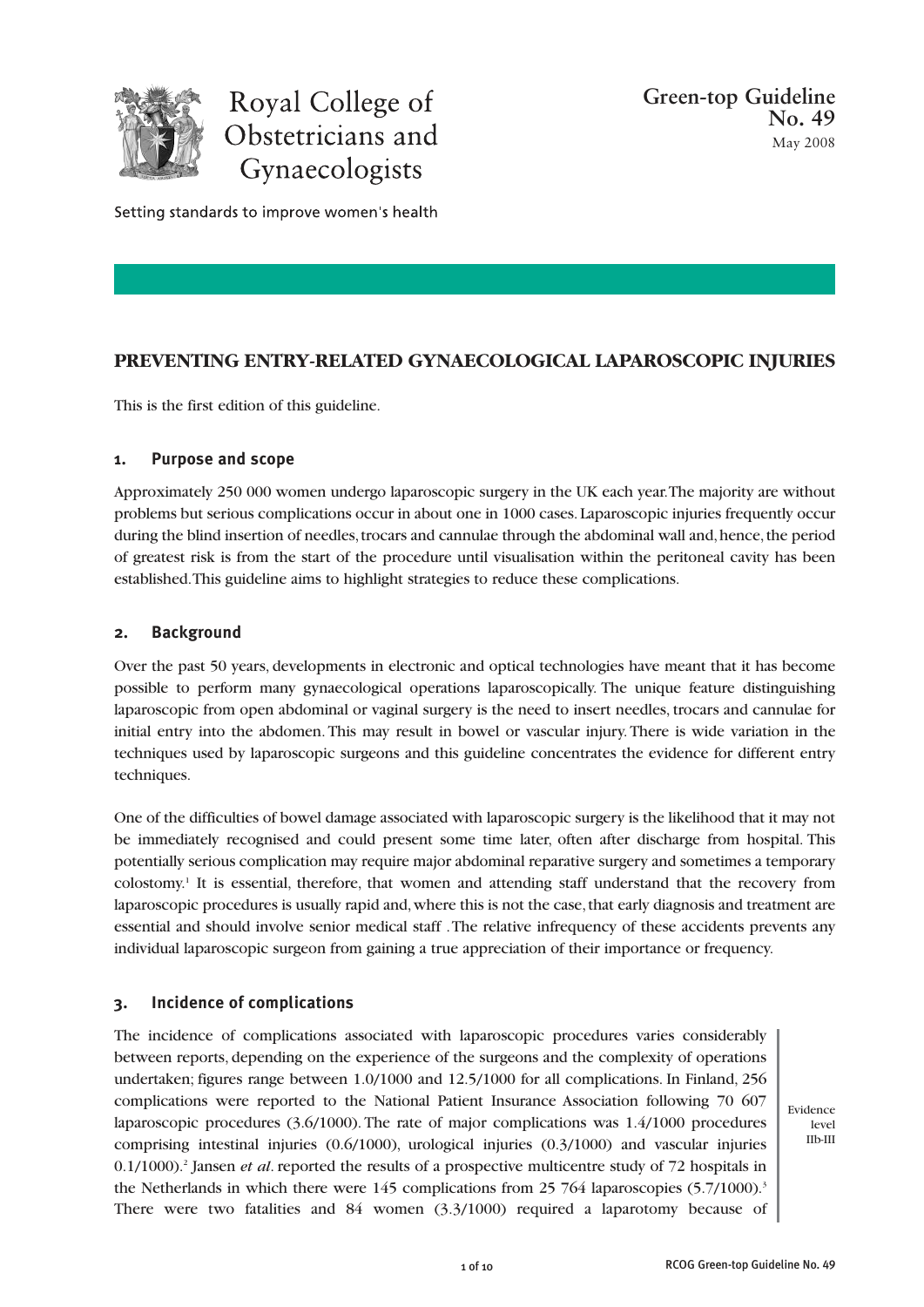complications. There were 29 cases of gastrointestinal damage (1.13/1000) and 27 lesions of intraabdominal vessels (1.05/1000); 57% of the injuries were attributed to problems with laparoscopic entry. Women with a previous laparotomy were also found to be particularly at risk. In a French prospective study, the rate of severe complications was 12.5/1000 cases after advanced laparoscopic surgery.<sup>4</sup> This study, which was a snapshot of laparoscopic surgery over a 2-week Evidence level IIb-III

period throughout all French hospitals, reported the rate of major complications to be two to three times higher than in a previous study from France, which reported only complications from specialised referral centres.<sup>5</sup>

Although the RCOG instigated a confidential inquiry in the early days of laparoscopy,<sup>6</sup> there has not been a recent national audit of complications of laparoscopic surgery in the UK. A prospective observational study of all gynaecological laparoscopies performed by all grades of staff during a calendar year in a teaching hospital reported bowel damage three times in 836 laparoscopies (3.6/1000).<sup>7</sup> In a similar study from a district general hospital of 470 patients operated during a single calendar year there were two bowel injuries  $(4.3/1000)$ .<sup>8</sup>The bowel injuries in these studies occurred during procedures for diagnostic or sterilisation purposes where the pressure method recommended for safe entry in the Middlesbrough Consensus was not employed.<sup>9</sup> Evidence level III

## **4. Identification and assessment of evidence**

The Cochrane Library (including the Cochrane Database of Systematic Reviews, DARE and EMBASE), HTA, TRIP, Medline and PubMed (electronic databases) were searched for relevant randomised controlled trials, systematic reviews and meta-analyses. The search was restricted to articles published in English from 1966 to January 2006. The databases were searched using the relevant MeSH terms, including all subheadings, and this was combined with a keyword search. Main keywords included: 'laparoscopic injury', 'laparoscopic entry', 'laparoscopic complications', 'closed laparoscopy', 'open laparoscopy' and 'direct-entry laparoscopy'.

Additionally, enquires were made with researchers and Council members of the British Society for Gynaecological Endoscopy (BSGE) and our suggestions were critically appraised at a 1-day study meeting entitled 'Avoiding complications of laparoscopic surgery' held on 7 July 2006 at the University of Surrey Postgraduate Medical School.

### **5. Assessment, counselling and consent**

*How should women be counselled prior to laparoscopic surgery?*

**Women must be informed of the risks and potential complications associated with laparoscopy. This should include discussion of the risks of the entry technique used: specifically, injury to the bowel, urinary tract and major blood vessels, and later complications associated with the entry ports: specifically, hernia formation.**

**Surgeons must be aware of the increased risks in women who are obese or significantly underweight and in those with previous midline abdominal incisions, peritonitis or inflammatory bowel disease. These factors should be included in patient counselling where appropriate.**



 $\checkmark$ 

Most laparoscopic procedures in gynaecology are performed electively for benign conditions. The understanding and acceptance of the risk associated with the procedure may be different from that of women having procedures for life-threatening conditions.<sup>10</sup> Women must be informed of the associated risks with laparoscopy. Evidence from women undergoing laparoscopy for pelvic pain suggests that they do want to know all complications.<sup>11</sup> Potential complications should be discussed according to the principles of counselling described in the RCOG Clinical Governance Advice No. 6 *Obtaining Valid Consent.*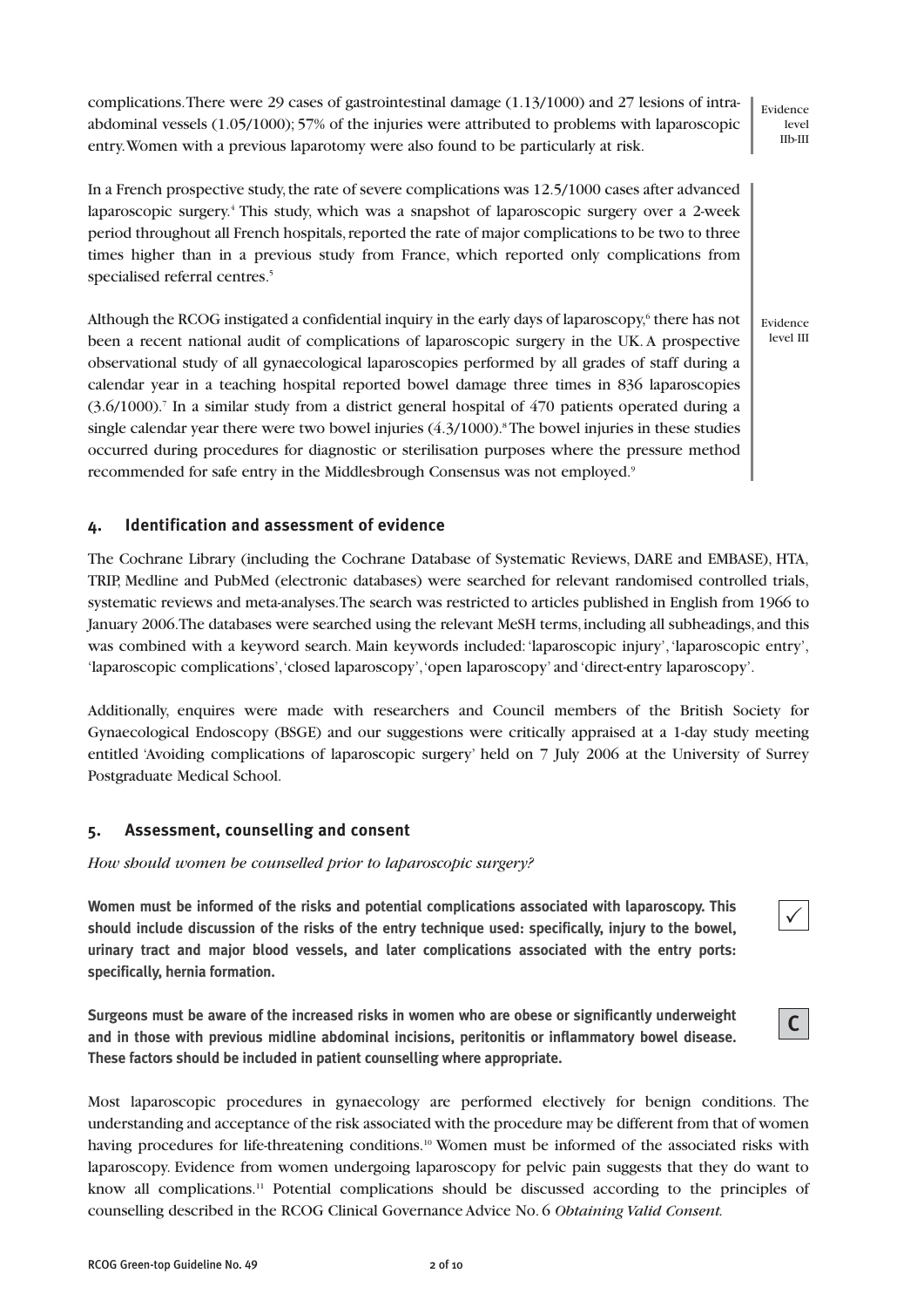# **6. Safe surgical techniques and training**

*How should surgeons be trained in safe laparoscopic techniques?*

**Surgeons intending to perform laparoscopic surgery should have appropriate training, supervision and experience.**

**Surgeons undertaking laparoscopic surgery should be familiar with the equipment, instrumentation and energy sources they intend to use.**

**Surgeons undertaking laparoscopic surgery should ensure that nursing staff and surgical assistants are appropriately trained for the roles they will undertake during the procedure.**

The safe practice of any surgical technique lies in effective structured training and supervised practice. The basic elements of this training are covered in the RCOG core training portfolio (**www.rcog.org.uk/index. asp?PageID=1959**).

For surgeons intending a career with a significant gynaecological surgical role, including intermediate level laparoscopic procedures, the Advanced Training Skills Module (ATSM) on benign gynaecological surgery – laparoscopy would also be an essential requirement. (**www.rcog.org.uk/resources/public/pdf/ATSM\_ Benign** gynae surg laparoscopy 010807.pdf). For those surgeons intending to undertake even more complex laparoscopic procedures, this training will need to be supplemented by a process of mentorship, performing surgery of increasing complexity with the support of an experienced laparoscopic surgeon.

## **7. Laparoscopic entry techniques**

The most effective way to reduce complications of laparoscopic entry is to optimise insertion of the primary trocar and cannula, although there is controversy as to the safest technique for achieving this. Gynaecologists have tended to favour the closed or Veress needle entry technique, whereby the abdominal cavity is insufflated with carbon dioxide gas before introduction of the primary trocar and cannula. The Royal College of Surgeons of England recommends that the open (Hasson) approach be used in all circumstances.<sup>12</sup> This latter method uses a small incision to enter the peritoneal cavity under direct vision.

In a meta-analysis of over 350 000 closed laparoscopic procedures, the risk of bowel damage was 0.4/1000 and of major vessel injuries was 0.2/1000.<sup>13</sup> It might be anticipated that the open (Hasson) technique would be less likely to cause major vessel injury than the closed method: if a segment of adherent bowel were injured, it might be more likely that this would be recognised at the time, allowing immediate repair. However, a study of 10 840 open procedures found six cases of bowel damage (0.6/1000), four of which were recognised immediately but, in two of them, the diagnosis was later and reparative surgery was delayed.<sup>14</sup>

Hasson reviewed a number of series using the open method and found no cases of major vessel injury and a rate of bowel injury of only 0.1%.<sup>15</sup> The most authoritative comparative review of the safety of open and closed methods of laparoscopic entry was conducted by the Australian College of Surgeons,<sup>16</sup> which found a higher risk of bowel injury associated with open access (relative risk 2.17; 95% CI 1.57–4.63). The risk of vessel damage was so low in both groups that no statistical difference was observed.<sup>17</sup>

Two randomised trials have compared the open and closed entry techniques. A meta-analysis does not indicate a significant safety advantage to either technique.<sup>1820</sup> Evidence level Ia

 $\checkmark$ 

|--|

Evidence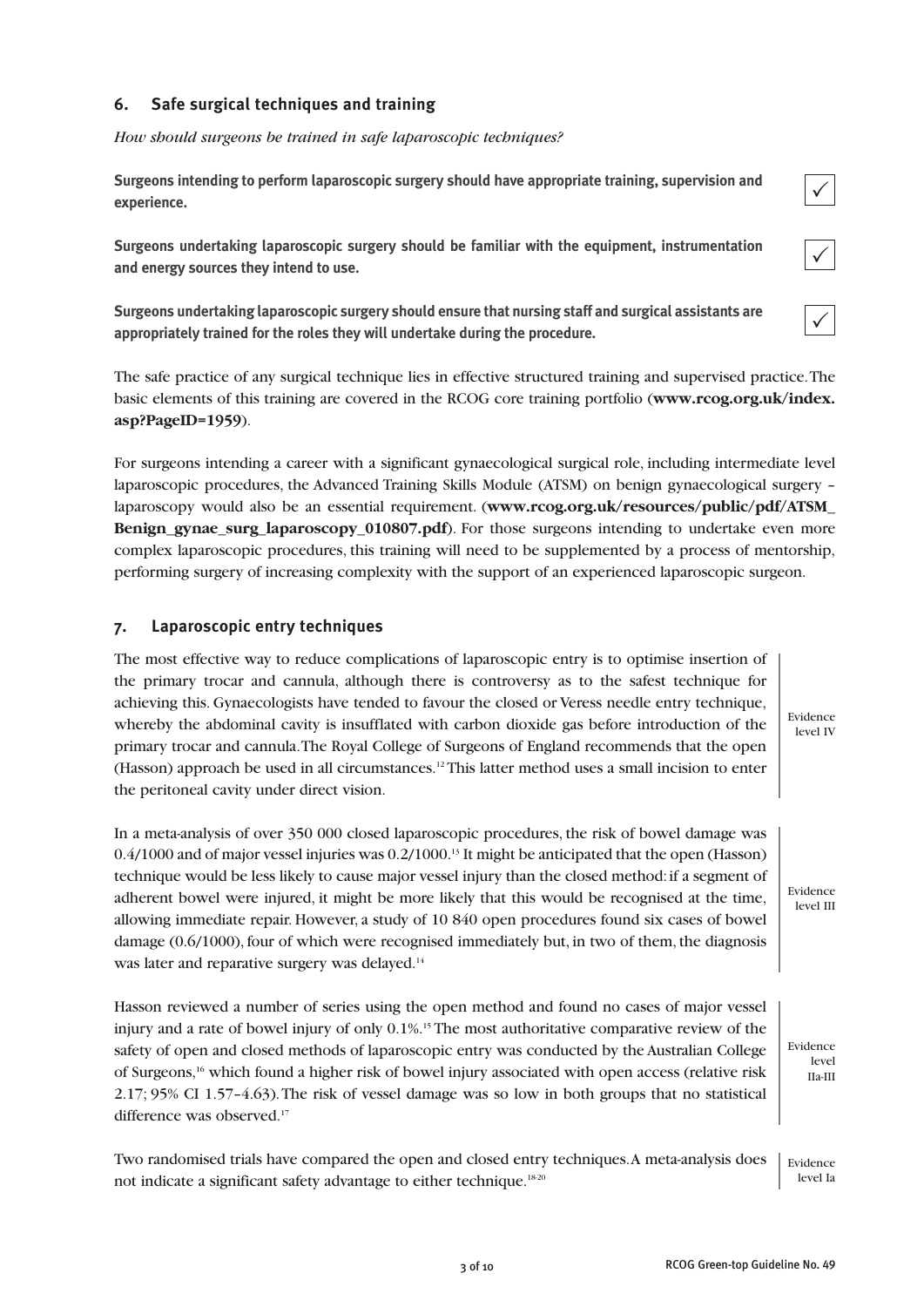## *7.1 Veress needle (closed) laparoscopic entry technique*

#### *How should the closed laparoscopic entry technique be performed?*

**In most circumstances the primary incision for laparoscopy should be vertical from the base of the umbilicus (not in the skin below the umbilicus). Care should be taken not to incise so deeply as to enter the peritoneal cavity.**

**The Veress needle should be sharp, with a good and tested spring action. A disposable needle is recommended, as it will fulfil these criteria.**

**The operating table should be horizontal (not in the Trendelenburg tilt) at the start of the procedure. The abdomen should be palpated to check for any masses and for the position of the aorta before insertion of the Veress needle.**

**The lower abdominal wall should be stabilised in such a way that the Veress needle can be inserted at right angles to the skin and should be pushed in just sufficiently to penetrate the fascia and the peritoneum. Two audible clicks are usually heard as these layers are penetrated.**

**Excessive lateral movement of the needle should be avoided, as this may convert a small needlepoint injury in the wall of the bowel or vessel into a more complex tear.**

A consensus document on safe laparoscopic entry was made in 1999, following an international meeting of gynaecologists and general surgeons with a special interest in laparoscopic surgery to critically evaluate the available published evidence on entry techniques.<sup>9</sup>

In a review by the Council of the Association of Surgeons it was suggested that, after two failed attempts to insert the Veress needle, either the open Hasson technique or Palmer's point entry should be used.

A single randomised trial has investigated elevating and not elevating the abdominal wall before insertion of the Veress needle. The latter was associated with a reduced rate of failed entry.<sup>20,21</sup> Several tests have been advocated to check that the tip of the needle is free in the peritoneal cavity and has not penetrated the omentum or any other organ. There is no evidence that these tests are 100% accurate and, indeed, a recent study evaluated some of these tests and concluded that it is probably of most value to observe that the initial insufflation pressure is relatively low (less than 8 mmHg) and is flowing freely. $22$ 

*What intra-abdominal pressure should be achieved to safely insert the primary trocar?*

**An intra-abdominal pressure of 20–25 mmHg should be used for gas insufflation before inserting the primary trocar.**

**The distension pressure should be reduced to 12–15 mmHg once the insertion of the trocars is complete. This gives adequate distension for operative laparoscopy and allows the anaesthetist to ventilate the patient safely and effectively.**

It is necessary to achieve a pressure of 20–25 mmHg before inserting the trocar, as this results in increased splinting and allows the trocar to be more easily inserted through the layers of the abdominal wall. The increased size of the 'gas bubble' and this splinting effect has been shown to be associated with a lower risk of major vessel injury. If a constant force of 3 kg is applied to the abdominal wall at the umbilicus to an abdominal cavity insufflated to a pressure of 10 mmHg, the depth under the 'indented' umbilicus is only 0.6 cm. When the same force is applied to an abdomen

**B**

**B**

Evidence level IV

Evidence level Ib

**C**

**C**

**C**

**C**

**C**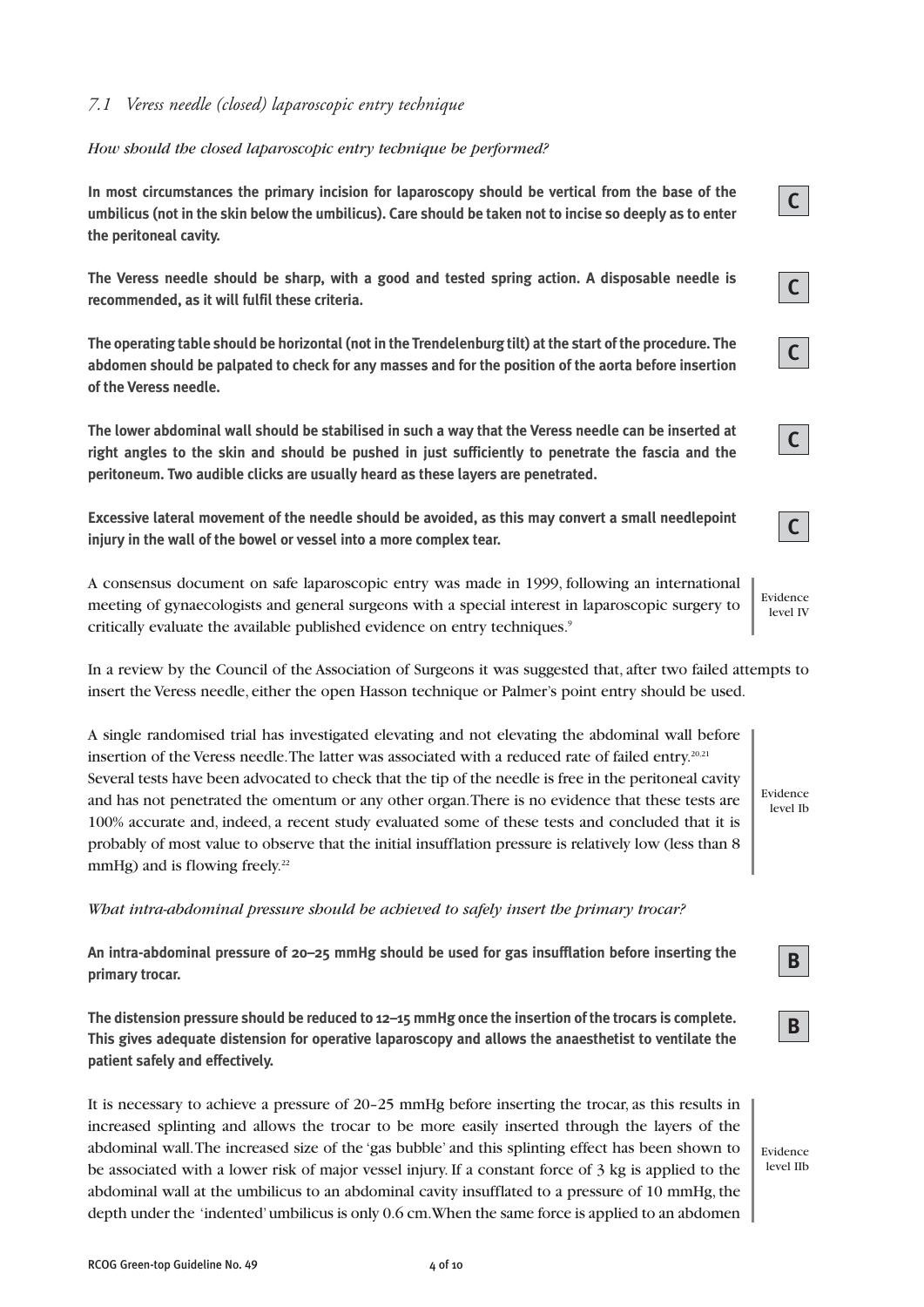distended to 25 mmHg, the depth is 5.6 cm (range  $4-8$  cm). The mean volume of CO<sub>2</sub> required to reach this pressure was 5.58 litres.<sup>23</sup> No adverse effect on circulation or respiratory function was observed as long as the patient is lying flat.<sup>24</sup> It is suggested that all gynaecologists should consider using the pressure technique , insufflating the abdomen to 20–25 mmHg before inserting the primary trocar. Further evidence to support this practice is awaited from randomised controlled trials.

#### *Where should the primary trocar be inserted ?*

**The primary trocar should be inserted in a controlled manner at 90 degrees to the skin, through the incision at the thinnest part of the abdominal wall, in the base of the umbilicus. Insertion should be stopped immediately the trocar is inside the abdominal cavity.**

**Once the laparoscope has been introduced through the primary cannula, it should be rotated through 360 degrees to check visually for any adherent bowel. If this is present, it should be closely inspected for any evidence of haemorrhage, damage or retroperitoneal haematoma.**

**If there is concern that the bowel may be adherent under the umbilicus, the primary trocar site should be visualised from a secondary port site, preferably with a 5-mm laparoscope.**

**On completion of the procedure, the laparoscope should be used to check that there has not been a through-and-through injury of bowel adherent under the umbilicus by visual control during removal.**

### *7.2 Hasson (open) entry technique*

*How should the open entry technique be performed?*

**When the Hasson open laparoscopic entry is employed, confirmation that the peritoneum has been opened should be made by visualising bowel or omentum before inserting the blunt tipped cannula.**

The Hasson technique of open laparoscopic entry is an alternative to closed laparoscopy that avoids the use of sharp instruments after the initial skin incision. It allows the insertion of a blunt-ended trocar under direct vision.

Once the fascial edges are incised, they should be held by a lateral stay suture on either side of the incision. Once the peritoneum is opened, the fascial sutures are then pulled firmly into the suture holders on the cannula to produce an airtight seal with the cone of the cannula. Gas is insufflated directly through the cannula to produce the pneumoperitoneum. The blunt trocar is withdrawn only after the abdomen is partially distended. At the end of the procedure, the fascial defect should be closed using the stay sutures (and possibly additional sutures) to minimise the risk of herniation.

### **8. Alternative entry techniques**

*What alternative entry techniques are available?*

#### *8.1 Direct trocar insertion*

**Direct trocar insertion is an acceptable alternative trocar insertion method.**

This technique was developed to overcome the difficulty associated with grasping the abdominal wall already distended by the pneumoperitoneum.<sup>25</sup> Although in experienced hands it is the most rapid method of entry and can be safely used if the cases are carefully selected, it is not widely used within gynaecological practice. Six randomised controlled trials have compared Veress needle with direct trocar entry.<sup>19,26–30</sup> Meta-analysis does not show any safety disadvantage from using direct

Evidence level IV

**C**

Evidence level IIb





| ٠ |  |
|---|--|
|---|--|



**A**

Evidence level Ia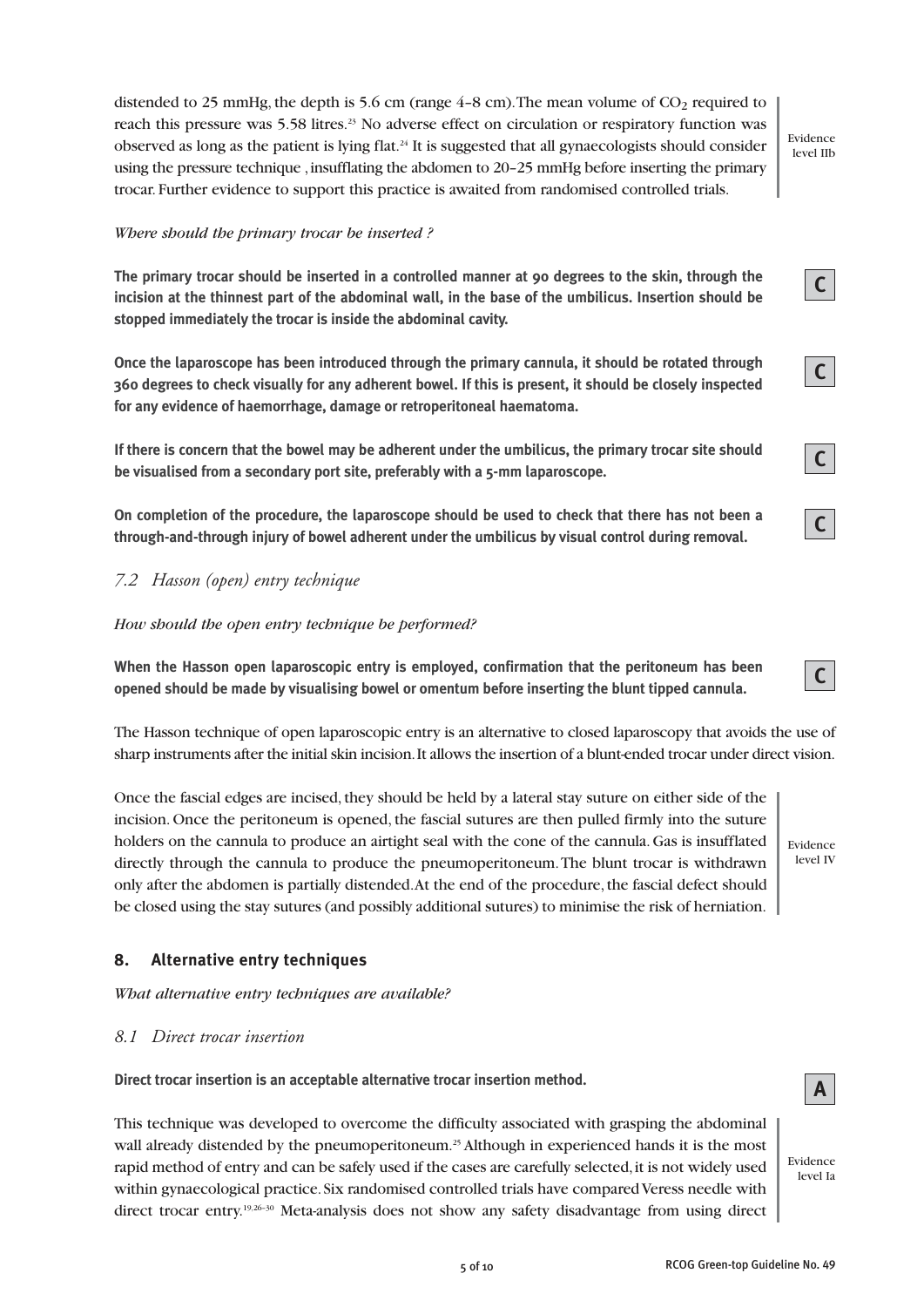entry in terms of major complications. There may be an advantage when considering minor complications.<sup>20</sup> Evidence level Ia

## *8.2 Alternative entry devices*

There are several ingenious devices that have been introduced during the last decade to try to minimise the risk during primary trocar insertion. These include visual access systems,<sup>31</sup> radially expanding trocars<sup>32</sup> and second-generation Endotip® (Karl Storz, Tutlingen, Germany) systems. A number of randomised controlled trials have demonstrated safety advantage in terms of reduced trocar site bleeding with radially expanding trocars.20,33–35

Further miniaturisation of optical systems has resulted in the invention of an optical Veress needle but despite the theoretical advantages of such a device there is no evidence to demonstrate the superiority of this approach over the conventional Veress needle.<sup>36</sup>

Evidence level III

**B**

## *8.3. Alternative sites for primary trocar or Veress needle insertion*

*What alternative sites can be safely used for primary trocar or Veress needle insertion?*

**Palmer's point is the preferred alternative trocar insertion site, except in cases of previous surgery in this area or splenomegaly.**

The rate of adhesion formation at the umbilicus may be up to 50% following midline laparotomy and 23% following low transverse incision.<sup>37</sup> The umbilicus may not, therefore, be the most appropriate site for primary trocar insertion following previous abdominal surgery. The most usual alternative site is in the left upper quadrant, where adhesions rarely form, although even this may be inappropriate if there had been previous surgery in this area or splenomegaly. The preferred point of entry is 3 cm below the left costal margin in the mid-clavicular line (Palmer's point). A small incision is made and a sharp Veress needle inserted vertically. Testing for correct placement using the pressure/flow test is performed.  $CO<sub>2</sub>$  is then instilled to 25 mmHg pressure and a 2–5 mm endoscope is used to inspect the undersurface of the anterior abdominal wall in the area beneath the umbilicus. If this is free of adhesions, the trocar and cannulae can be inserted under direct laparoscopic vision. If there are many adhesions present, it is possible to dissect these free via secondary ports in the lower left abdomen or an alternative entry site can be selected visually.

Other sites have been tried but, in general, are to be avoided. Suprapubic insertion of the Veress needle puts the bladder at risk of damage and is associated with the highest rate of failure due to preperitoneal insufflation of gas.<sup>9</sup> Instillation of gas through the uterine fundus with the Veress needle carries the possibility of introducing infection and can be dangerous if bowel is adherent to the fundus. Similarly, entry through the posterior fornix could cause serious problems if the woman was found to have deep infiltrating endometriosis with obliteration of the cul-de-sac and the rectum adherent to the back of the cervix. A low rectal perforation at this site could be particularly dangerous and it should only be used when imaging techniques have clearly shown that the posterior cul-de-sac is free from deep infiltrating endometriosis and adherent bowel.

### **9. Secondary ports**

*How should secondary ports be inserted?*

**Secondary ports must be inserted under direct vision perpendicular to the skin, while maintaining the pneumoperitoneum at 20–25 mmHg.**

**C**

Evidence level III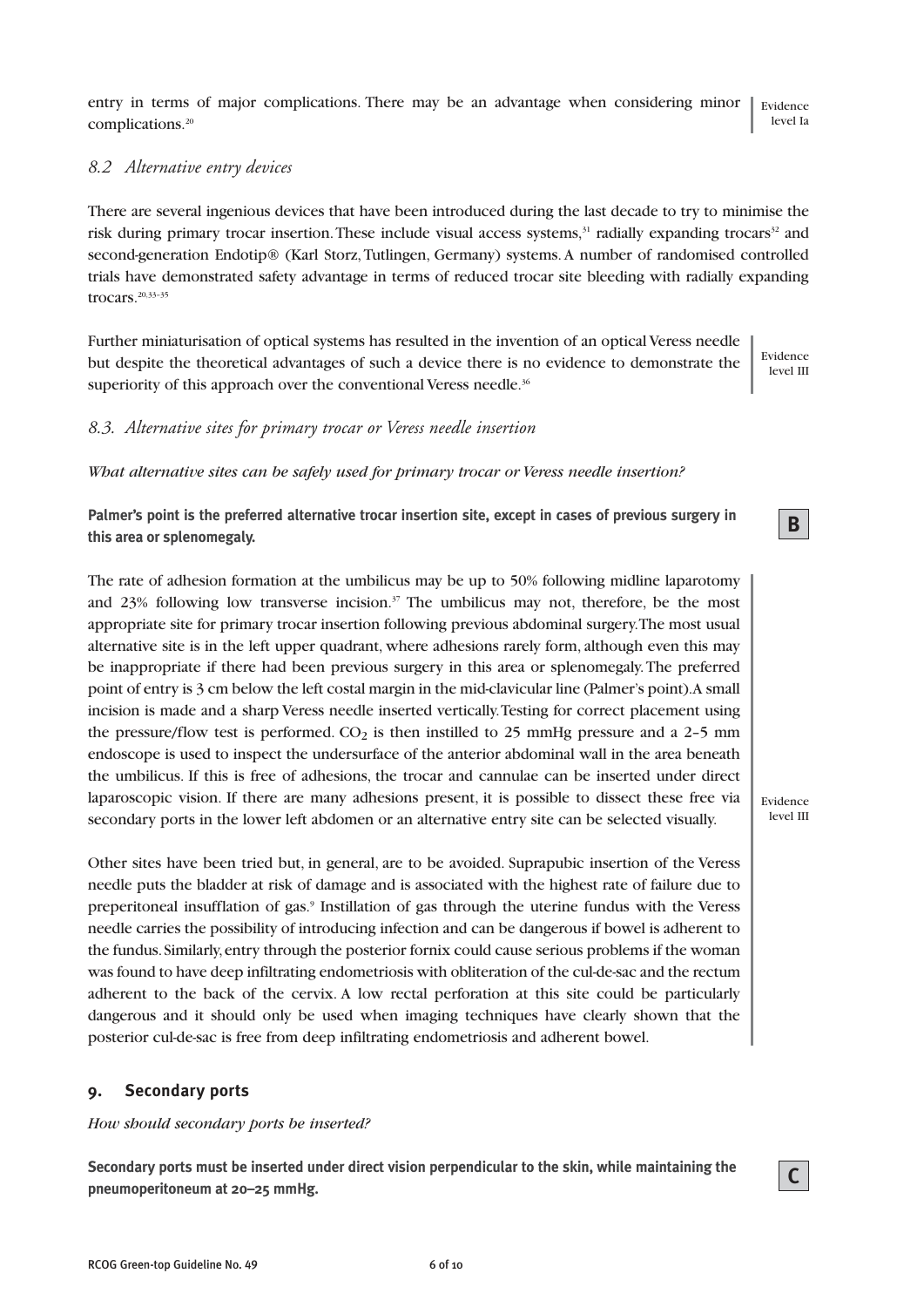**During insertion of secondary ports, the inferior epigastric vessels should be visualised laparoscopically to ensure the entry point is away from the vessels.**

**During insertion of secondary ports, once the tip of the trocar has pierced the peritoneum it should be angled towards the anterior pelvis under careful visual control until the sharp tip has been removed.**

**Secondary ports must be removed under direct vision to ensure that any haemorrhage can be observed and treated, if present.**

Before placing the lateral ports, it is essential that the inferior epigastric vessels are visualised from within the peritoneal cavity by the laparoscope and the entry point of the port is away from these vessels. The deep epigastric arteries and the venae comitantes running beside them can be visualised just lateral to the lateral umbilical ligaments (the obliterated hypogastric arteries) in all but the most obese patient. In the woman who is obese, the incision should be made well lateral to the edge of the rectus sheath, taking care to avoid injury to vessels on the pelvic side wall.

It is recommended that removal of the ports is also under direct vision in order that any haemorrhage can be observed and treated if present. Any non-midline port over 7 mm and any midline port greater than 10 mm requires formal deep sheath closure to avoid the occurrence of port site hernia.

### **10. The woman who is obese**

*What specific measures are required for laparoscopic surgery in the obese woman?*

**The open (Hasson) technique or entry at Palmer's point are recommended for the primary entry in women with morbid obesity. If the Veress needle approach is used, particular care must be taken to ensure that the incision is made right at the base of the umbilicus and the needle inserted vertically into the peritoneum.**

Women who are grossly obese are at a significantly greater risk of complications when undergoing laparotomy. Laparoscopic surgery may therefore be of particular benefit to these individuals. It is generally recommended that an open (Hasson) technique should be performed for primary entry in women who are morbidly obese, although even this technique may be difficult. If a Veress needle approach is used in the woman who is morbidly obese, it is important to make the vertical incision as deep as possible in the base of the umbilicus, since this is the area where skin, deep fascia and parietal peritoneum of the anterior abdominal wall will meet. In this area, there is little opportunity for the parietal peritoneum to tent away from the Veress needle and allow preperitoneal insufflation and surgical emphysema. If the needle is inserted vertically, the mean distance from the lower margin of the umbilicus to the peritoneum is 6 cm  $(\pm 3 \text{ cm})$ . This allows placement of a standard length needle even in extremely obese women.<sup>38</sup> Insertion at 45 degrees, even from within the umbilicus, means that the needle has to traverse distances of 11–16 cm, which is too long for a standard Veress needle.<sup>39</sup>

### **11. The woman who is very thin**

*What specific measures are required for laparoscopic surgery in the woman who is very thin?*

**The Hasson technique or insertion at Palmer's point is recommended for the primary entry in women who are very thin.**

Women at highest risk of vascular injury are the young, thin, nulliparous women with welldeveloped abdominal musculature; patients with severe anorexia are at particular risk. The aorta

**C**

**C**

**C**



Evidence



Evidence level IV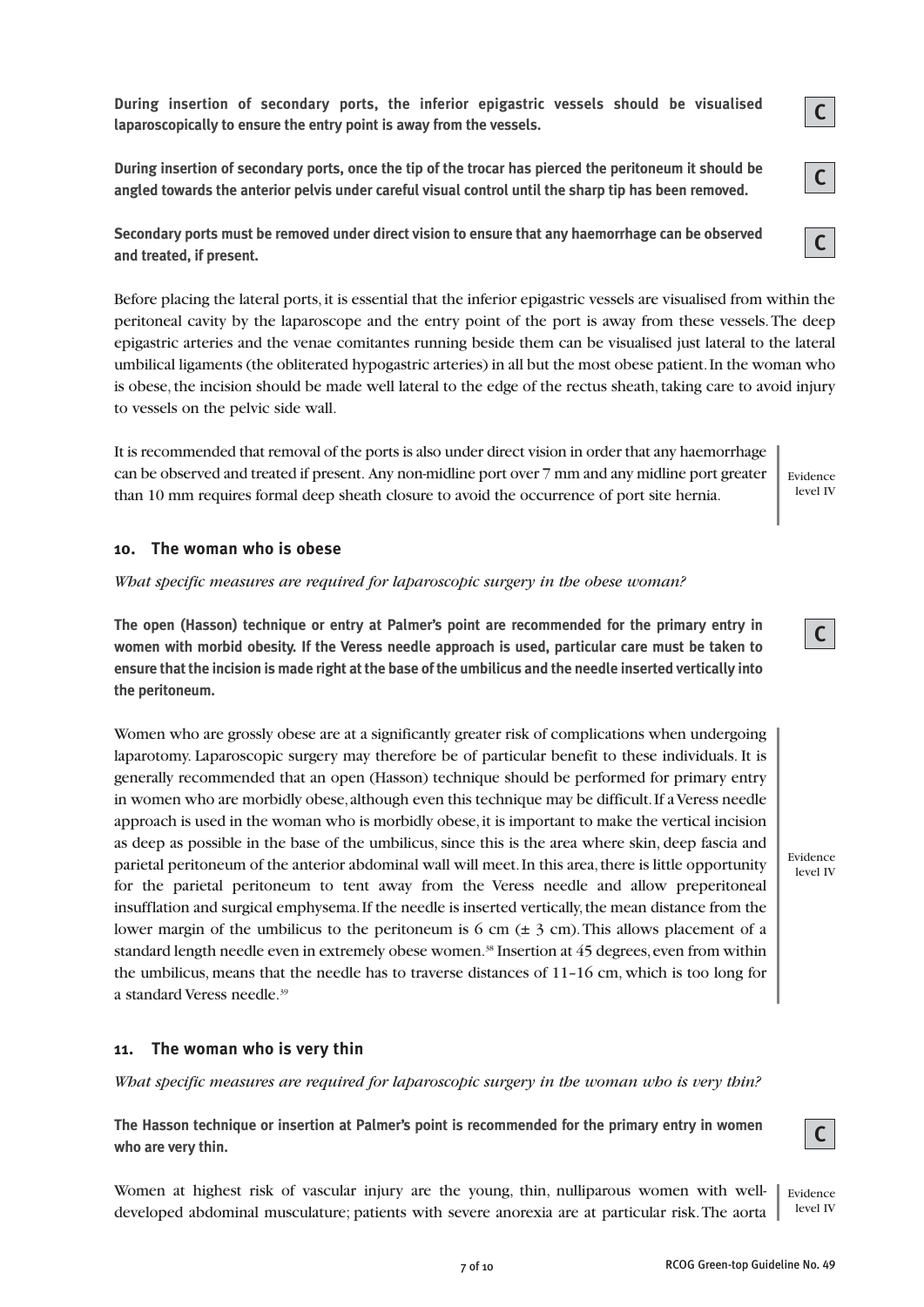may lie less than 2.5 cm below the skin in these women.<sup>40</sup> Great care, therefore, must be taken when performing first entry and a Hasson approach or insertion at Palmer's point is preferable in this situation.

Evidence level IV

#### **12. Auditable standards**

- 1. Documentation of appropriate counselling.
- 2. Clinical incident reporting of all adverse events or complications.

#### **References**

- 1. Garry R. Complications of laparoscopic entry. *Gynaecol Endosc* 1997;6:319–9.
- 2. Harkki-Siren P, Kurki T. A nationwide analysis of laparoscopic complications. *Obstet Gynecol.* 1997;89:108–12.
- 3. Jansen FW, Kapiteyn K, Trimbos-Kemper T, Hermens J, Trimbos JB. Complications of laparoscopy: a prospective multi-centre observational study. *Br J Obstet Gynaecol* 1997;104:595–600.
- 4. Pierre F, Chapron C, de Poncherville L, Harchaui Y, Dognon L. French Survey on Gynaecological Major Laparoscopic Surgery Complications in Unselected Population of Operators. ISGE Meeting, Birmingham, UK. 8–10 December 1997.
- 5. Querleu D, Chevallier L, Chapron C. Bruhat MA. Complications of gynaecological laparoscopic surgery- A French Collaborative Study. *N Eng J Med* 1993;328:1355.
- 6. Chamberlain GVP, Brown JC. *Gynaecological Laparoscopy – The Report of the Working Party of the Confidential Inquiry into Gynaecological laparoscopy.* London: Royal College of Obstetricians and Gynaecologists; 1978.
- 7. Richardson RE, Sutton CJG. Complications of first entry. A prospective laparoscopy audit. *Gynaecol Endosc* 1999;8:327–34.
- 8. Jones KD, Fan A, Sutton CJG. Safe entry during laparoscopy: a prospective audit in a district general hospital. *Gynaecol Endosc* 2002;11:85–9.
- 9. A consensus document concerning laparoscopic entry techniques: Middlesborough, March 19–20 1999. *Gynaecol Endosc* 1999;8:403–6.
- 10. Beresford N, Seymour L, Vincent C, Moat N. Risks of elective cardiac surgery: what do patients want to know? *Heart* 2001; 86:626–31.
- 11. Moore J, Ziebald S, Kennedy S. 'People sometimes react funny if they're not told enough': women's views about the risks of diagnostic laparoscopy. *Health Expect* 2002;5:302–9.
- 12. Thomas WGE. Minimal access surgery. *In: The Intercollegiate Basic Surgical Skills Course: Participant Handbook.* London: Royal College of Surgeons of England; 1996. p. 43–65.
- 13. Garry R. Towards evidence-based laparoscopic entry techniques: clinical problems and dilemmas. *Gynaecol Endosc* 1999;8:315–26.
- 14. Penfield AJ. How to prevent complications of open laparoscopy. *J Reprod Med* 1985;30:660–3.
- 15. Hasson HM. Open laparoscopy as a method of access in laparoscopic surgery. *Gynaecol Endosc* 1999;8:353–62.
- 16. Australian Safety and Efficacy Register of New Interventional Procedures – Surgical (ASERNIP-S) *A Systematic Review of the Methods used to Establish Laparoscopic Pneumoperitoneum.* ASERNIP-S Report No. 13. Adelaide, South Australia. ASERNIP-S; October 2001.
- 17. Garry R. Laparoscopic surgery. *Best Pract Res Clin Obstet Gynaecol* 2006;20:89–104.
- 18. Cogliandolo A, Manganaro T, Saitta FP, Micali B. Blind versus open approach to laparoscopic cholecystectomy: a randomised study. *Surg Laparosc Endosc* 1998;8:353–5.
- 19. Bemelman WA, Dunker MS, Busch OR, Den Boer KT, de Wit LT, Gouma DJ. Efficacy of establishment of pneumoperitoneum with Veress needle, Hasson Trocar, and modified blunt trocar (TrocDoc):a randomized study. *J Laparoendosc Adv Surg Tech A* 2000;10:325–30.
- 20. Ahmad G, Duffy JMN, Phillips K, Watson A. Laparoscopic entry techniques (protocol). *Cochrane Database Syst Rev* 2007;(3): CD006583. DOI: 10.1002/14651858.CD006583.
- 21. Briel JW, Plaisier PW, Meijer WS, Lange JF. Is it necessary to lift the abdominal wall when preparing a pneumoperitoneum? A randomised study. *Surg Endosc* 2000;14:862–4.
- 22. Teoh B, Sen R, Abbot J. An evaluation of 4 tests used to ascertain Veres needle placement at closed laparoscopy. *J Minim Invasive Gynecol* 2005;12:153–8.
- 23. Phillips G. Garry R. Kumar C, Reich H. How much gas is required for initial insufflation at laparoscopy? *Gynaecol Endosc* 1999; 8:369–74.
- 24. Tsaltas J, Pearce S, Lawrence A, Meads A, Mezzatesta J, Nicolson S. Safer laparoscopic trocar entry: it is all about pressure. *Aust N Z J Obstet Gynaecol* 2004;44:349–50.
- 25. Dingfelder JR. Direct laparoscopic trocar insertion without prior pneumoperitoneum. *J Reprod Med* 1978;21:45–7.
- 26. Agresta F, De Simone P, Ciardo LF, Bedin N. Direct trocar insertion versus veress needle in nonobese patients undergoing laparoscopic procedures: a randomised prospective single centre study. *Surg Endosc* 2004;18:1778–81.
- 27. Borgatta L, Gruss L, Barad D, Kaali SG. Direct trocar insertion vs. verres needle use for laparoscopic sterilisation. *J Reprod Med* 1990;35:891.
- 28. Byron JW, Markenson G, Miyazawa K. Randomized comparison of verres needle and direct trocar insertion for laparoscopy. *Surg Gynecol Obstet* 1993;177:259.
- 29. Gunenc MZ, Yesilgedlar N, Bingöl B, Onalan G, Tabak S, Gökmen B. The safety and efficacy of direct trocar insertion with elevation of the rectus sheath instead of the skin for pneumoperitoneum. *Surg Laparosc Endosc Percutan Tech* 2005;15:80-1.
- 30. Tansatit T, Wisawasukmonchol W, Bunyavejchevin S. A randomized, prospective study comparing the use of the missile trocar and the pyramidal trocar for laparoscopy. *J Med Assoc Thai* 2006;89:941–7.
- 31. Mettler L, Schmit EH, Frank B, Semm K. Optical trocar systems: laparoscopic entry and its complications.(a study of cases in Germany.) *Gynaecol Endosc* 1999;8:383–9.
- 32. Turner DJ. Making the case for radially xxpanding access system. *Gynaecol Endosc* 1999;8:391–5.
- 33. Bhoyrul S, Payne J, Steffes B, Swanstrom L, Way W. Randomized prospective study of radially expanding trocars in laparoscopic surgery. *J Gastrointest Surg* 2000;4:392–7.
- 34. Feste JR, Bojahr B, Turner DJ. Randomized trial comparing a radially expandable needle system with cutting trocars. *J Soc Laparoendosc Surg* 2000;4:11–15.
- 35. Mettler L, Maher P. Investigation of the effectiveness of the radially-expanding needle system, in contrast to the cutting trocar in enhancing patient recovery. *Minimally Invasive Therapy and Allied Technology* 2000;9:397–402.
- 36. McGurgan P, O'Donovan P. Optical Veress as an entry technique. *Gynaecol Endosc* 1999;8:379–82.
- 37. Audebert AJ, Gomel V. Role of microlaparoscopy in the diagnosis of peritoneal and visceral adhesions and in the prevention of bowel injury associated with blind trocar insertion. *Fertil Steril* 2000;73:631–5.
- 38. Holtz G. Insufflation of the obese patient. In: Diamond MP, Corfman RS, DeCherney AH, editors. *Complication of*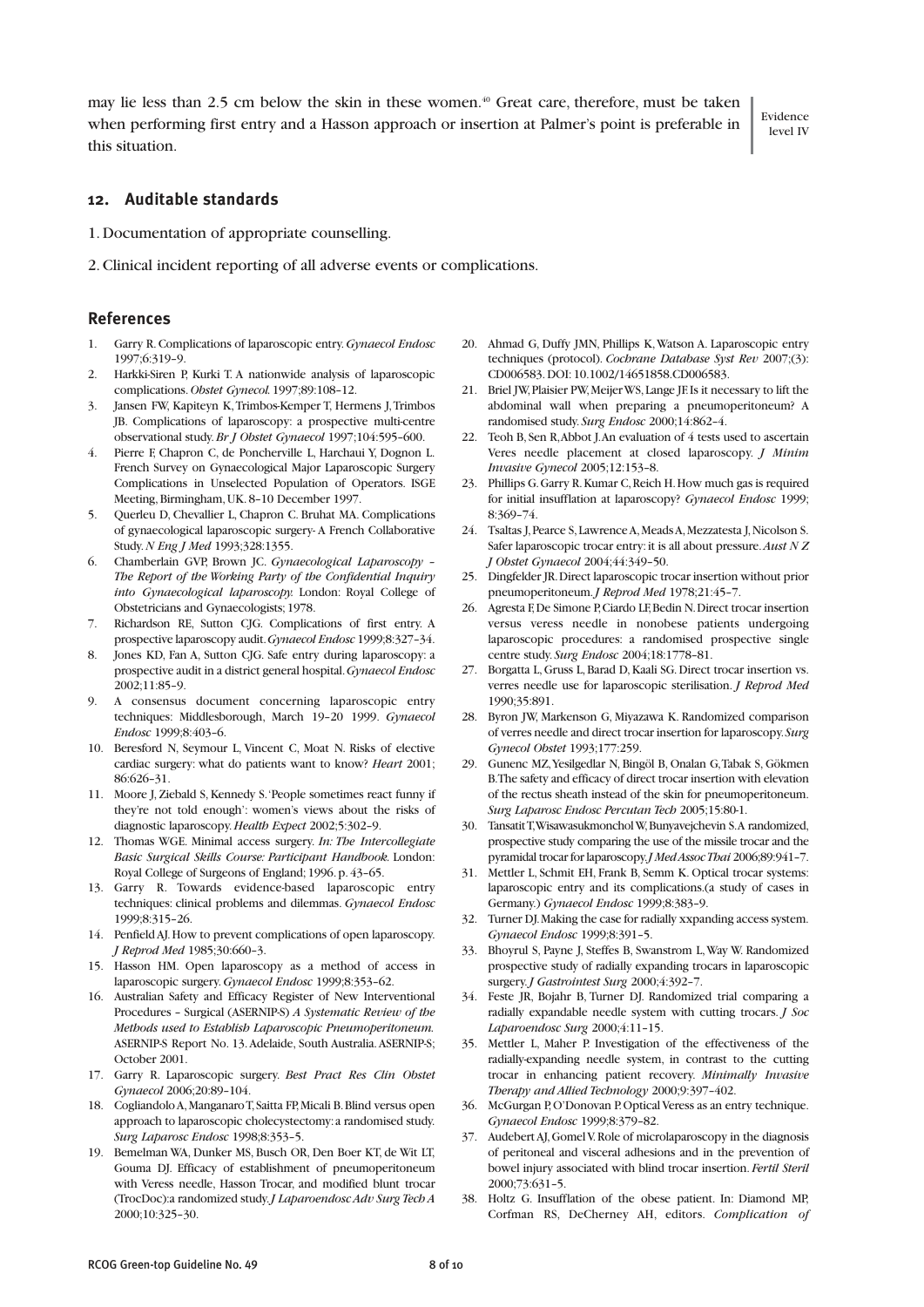*Laparoscopy and Hysteroscopy.* 2nd ed. Oxford: Blackwell Science; 1997. p. 22–5.

- 39. Hurd WH, Bude RO, DeLancey JO, Gauvin JM, Aisen AM. Abdominal wall characteristics with magnetic resonance imaging and computed tomography. The effect of obesity on the laparoscopic approach. *J Reprod Med* 1991;36:473–6.
- 40. Levy BS. Perforation of large vascular structures. In: Diamond MP, Corfman RS, DeCherney AH, editors. *Complications of Laparoscopy and Hysteroscopy.* 2nd ed. Oxford; Blackwell Science; 1997. p. 26–9

**Professor CJG Sutton FRCOG, Guildford, and Mr K Philips FRCOG, Cottingham** and peer reviewed by:

The Guidelines and Audit lead reviewers were: Dr DE Parkin FRCOG, Aberdeen, Scotland; Mr MC Slack FRCOG, Cambridge; and Mr P Hilton FRCOG, Newcastle-Upon-Tyne.

The final version is the responsibility of the Guidelines and Audit Committee of the RCOG

This Guideline was produced on behalf of the Guidelines and Audit Committee of the Royal College of Obstetricians and Gynaecologists by:

Mr KA Abaoub, Princess Royal Hospital, Haywards Heath; Dr GF Ahmad, Arrowe Park Hospital, Wirral; Dr T Appleyard, SpR O&G, Bath; British Society of Gynaecological Endoscopy, Mr JMN Duffy, Salford Royal NHS Trust; Dr R Faraj MRCOG, Royal Blackburn Hospital; Dr. P Fogarty FRCOG, Belfast, N Ireland; Professor R Garry FRCOG, Perth, Australia; Dr AN Griffiths MRCOG, Cardiff, Wales; Professor J Gupta FRCOG, Birmingham; Miss CM Holland MRCOG, Manchester; Mr DI Fraser MRCOG, Norwich; Dr SIMF Ismail, MRCOG, Yeovil; Dr PD Kaloo MRCOG, Cheltenham; Dr PJ Maher FRCOG, Australia, President, International Society of Gynecological Endoscopy; Dr CW Martin MRCOG, Edinburgh, Scotland; Mr B Ribeiro PRCS, Royal College of Surgeons ; Dr ARB Smith FRCOG, British Society of Urogynaecology; Dr L Shanmugasundaram MRCOG, Harrogate; Mr R Varma MRCOG, Birmingham; Mr AJS Watson MRCOG, Ashton-Under-Lyne.